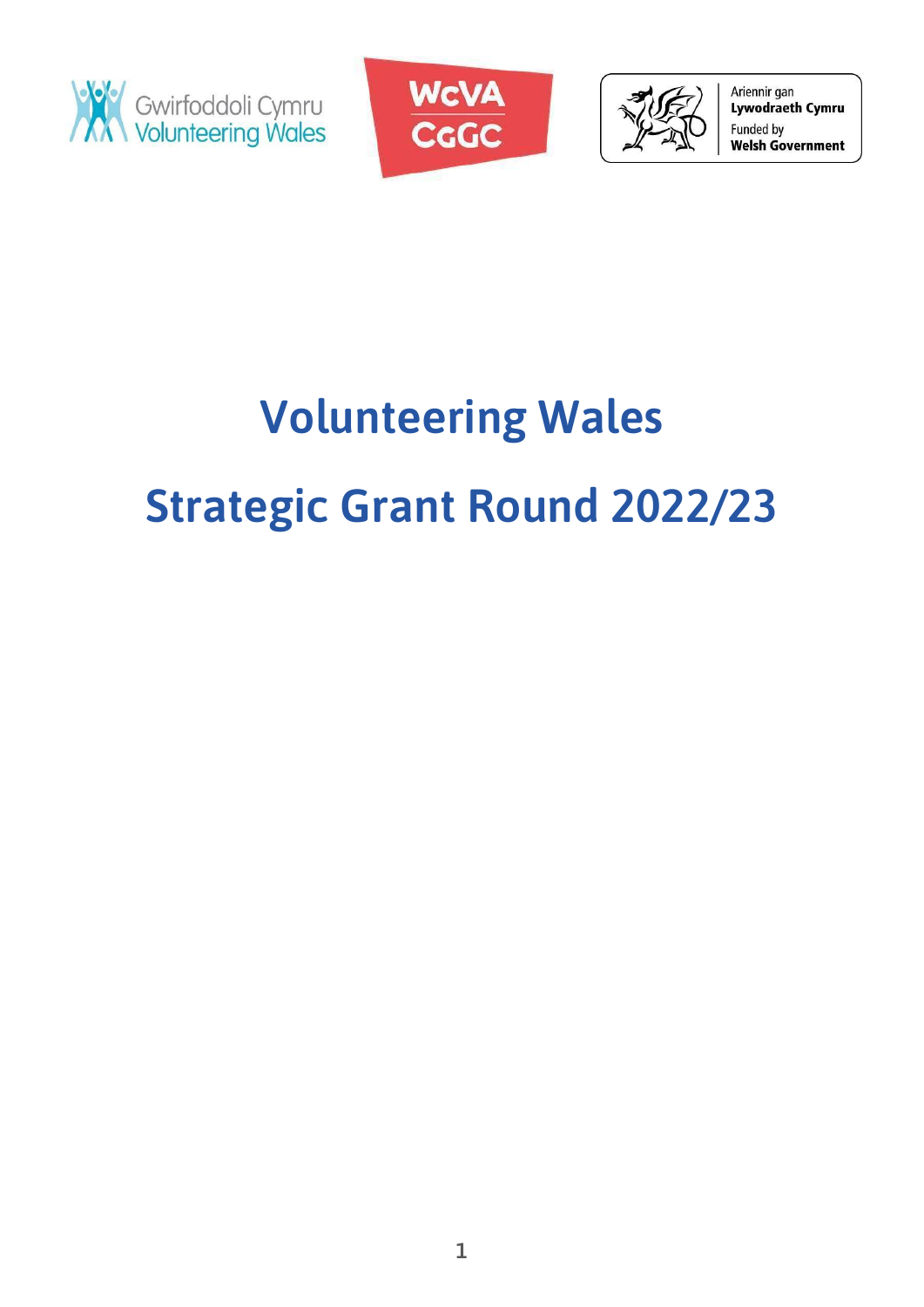# **Contents**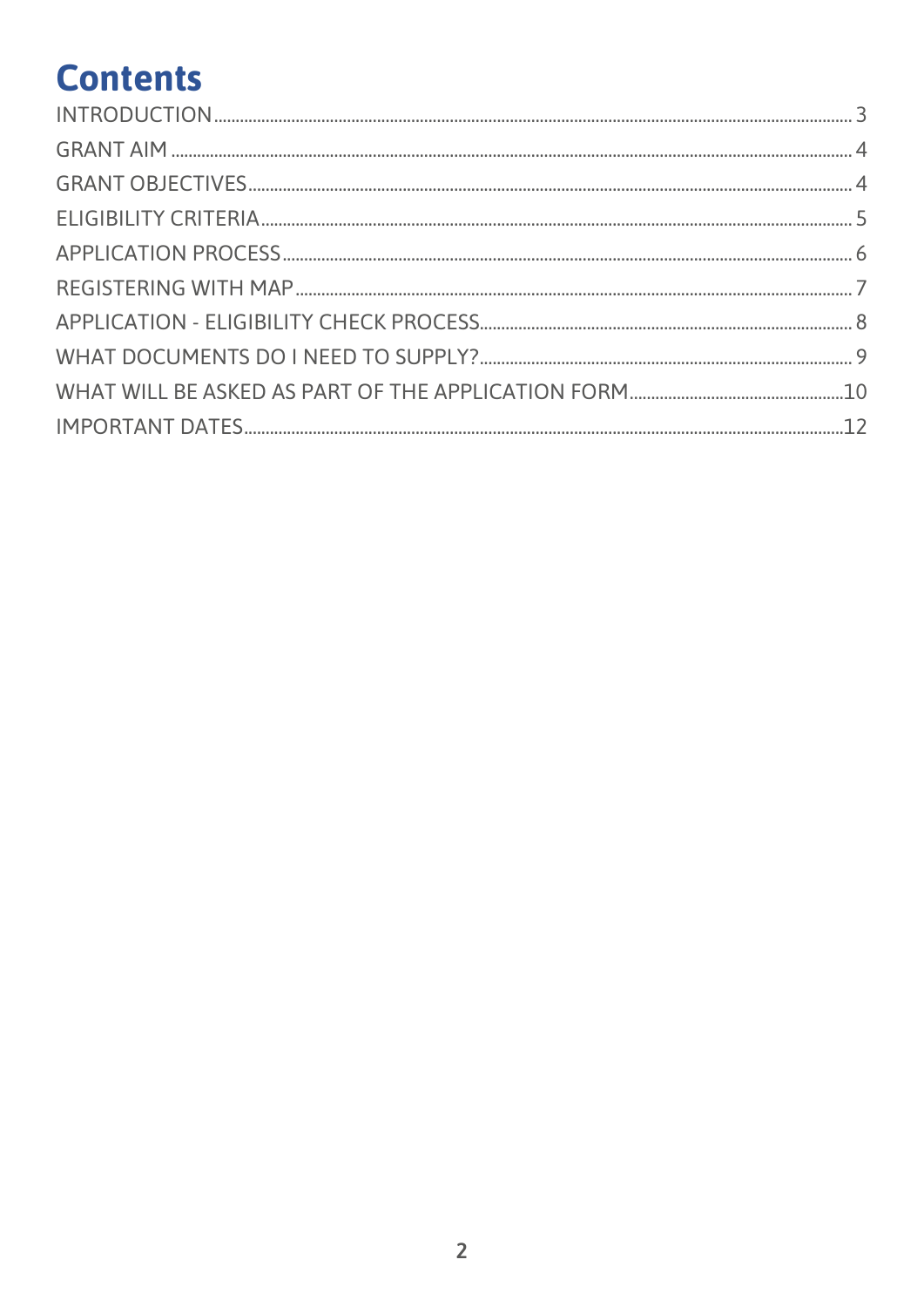#### <span id="page-2-0"></span>**INTRODUCTION**

This year's Volunteering Wales Strategic grant will build on the work carried out in the initial pilot. Projects will work to unlock the potential for further embedding and/or upscaling of co-ordinated volunteering. Grant requests are welcome for projects up to 12 months with a value of between **£50,000-£100,000**.

During the pandemic we have seen some excellent examples of where the voluntary sector has worked in partnership with the public and private sectors to meet identified needs at a time of crisis.

In addition, the pandemic and the consequences from it mean that there is a continuing need for new partnerships and ways of working with volunteers that can be developed to help meet identified needs.

We welcome applications from projects that will actively include or work for the benefit of asylum seekers and refugees.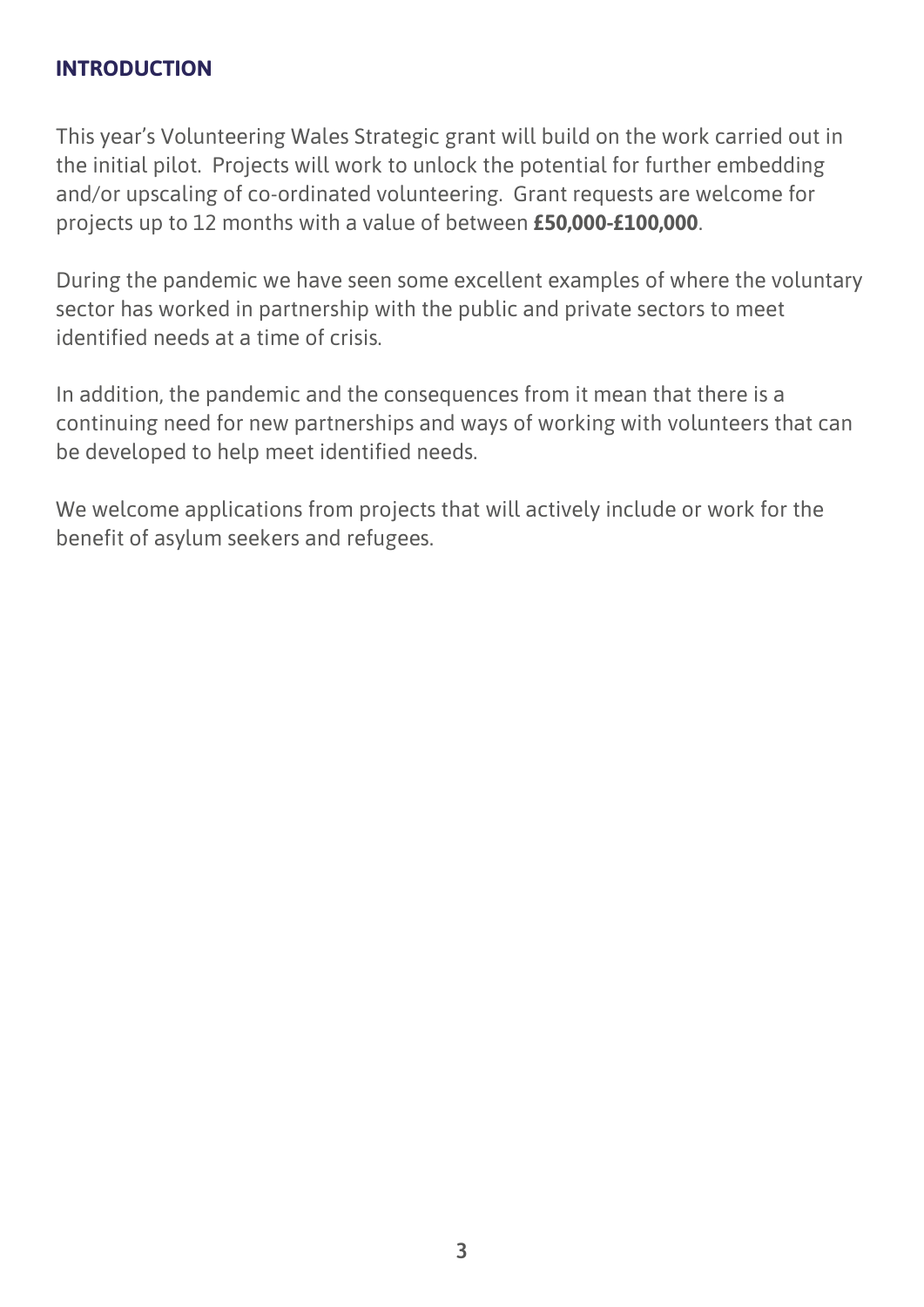#### <span id="page-3-0"></span>**GRANT AIM**

This fund will enable a small number (3-5) strategic investments to build on and learn from the new or enhanced approaches/initiatives for volunteering across Wales. Enabling the progress that has been made during the pandemic to be further explored and 'hard wired' into ongoing work.

#### <span id="page-3-1"></span>**GRANT OBJECTIVES**

Unlocking the strategic potential of volunteering over the longer term by:

- Identify the strategic need and explore new volunteering opportunities or remove barriers to volunteering;
- Explore partnerships within and between the third, private and public sector;
- Support the upscaling of strategic infrastructure and volunteer organisation to embed emerging good practise;
- Undertake thorough learning around equality and inclusion in volunteering and how this impacts communities and their engagement;
- Strengthen partnerships;
- Lever further investment both financial and non-financial.

# **High quality proposals are welcome for any type of volunteering activity, but particularly from the following areas as priority:**

- Equality and diversity
- Climate change
- Health and social care
- Unlocking the potential of private and public sectors
- Young people and education
- Welsh Language and cultural activities
- Refugees and asylum seekers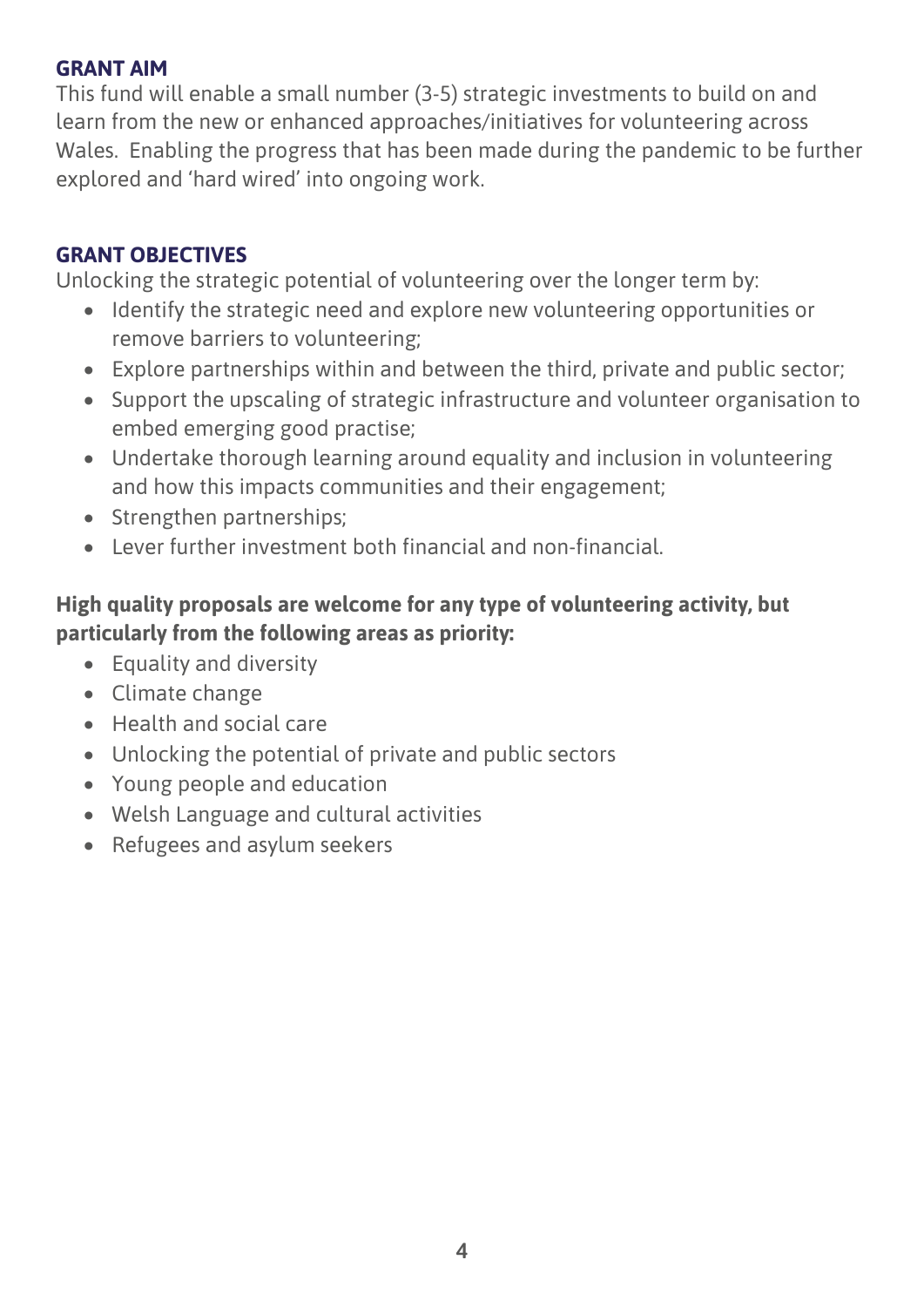## <span id="page-4-0"></span>**ELIGIBILITY CRITERIA**

• Ahead of submitting an application, you should speak to a named WCVA member of staff or a named member of the Third Sector Support Team at Welsh Government (see below). This will ensure that your activity is in keeping with the grant aims. As part of the application you will need to give the name of the staff member you liaised with. Applications where no prior contact has been made, will not be put forward to the panel.

**Please contact a team member you may have previously discussed your project with:**

| <b>Staff member</b>       | <b>Job title</b>                   | <b>Email</b>                 |
|---------------------------|------------------------------------|------------------------------|
| <b>Sian Baker Maurice</b> | <b>Volunteering Grant Scheme</b>   | sbakermaurice@wcva.cymru     |
|                           | Development Manager                |                              |
| Fiona Liddell             | <b>Helpforce Wales Manager</b>     | fliddell@wcva.cymru          |
| <b>Michiel Blees</b>      | <b>Volunteering Wales Manager</b>  | mblees@wcva.cymru            |
| Natalie Zhivkova          | <b>Volunteering Policy Officer</b> | nzhivkova@wcva.cymru         |
| <b>Catherine Miller</b>   | <b>Head of Grants and</b>          | cmiller@wcva.cymru           |
|                           | Environment                        |                              |
| <b>Welsh Government</b>   | The Third Sector Support Team      | thirdsectorqueries@gov.wales |

- Your organisation is focused on taking the next steps with your strategic volunteering activity, looking to build on lessons learned to date to further evaluate and strengthen your approach. E.g. increasing scale, extending partnerships, clarifying leadership and accountability or building a stronger infrastructure of support.
- Your organisation has an annual income over £250,000 (this can be averaged over the past three years) and the level of grant requested must not comprise more than 20% of your annual income.
- You are an incorporated organisation with at least two years of operation
- You are able to provide letters of support from potential/existing partners and/or letters of support from relevant leadership/strategic/partnership boards/working groups.
- Applications are welcomed from all sectors.
- Partnership applications are encouraged, but projects do not necessarily need to be collaborative.
- Ability to be delivered in the specified timeline.
- CVCs can be named partners in applications, but cannot be the lead applicant.
- Previous recipients can apply for this round, but for activities that are the next stage/building upon the work previously funded.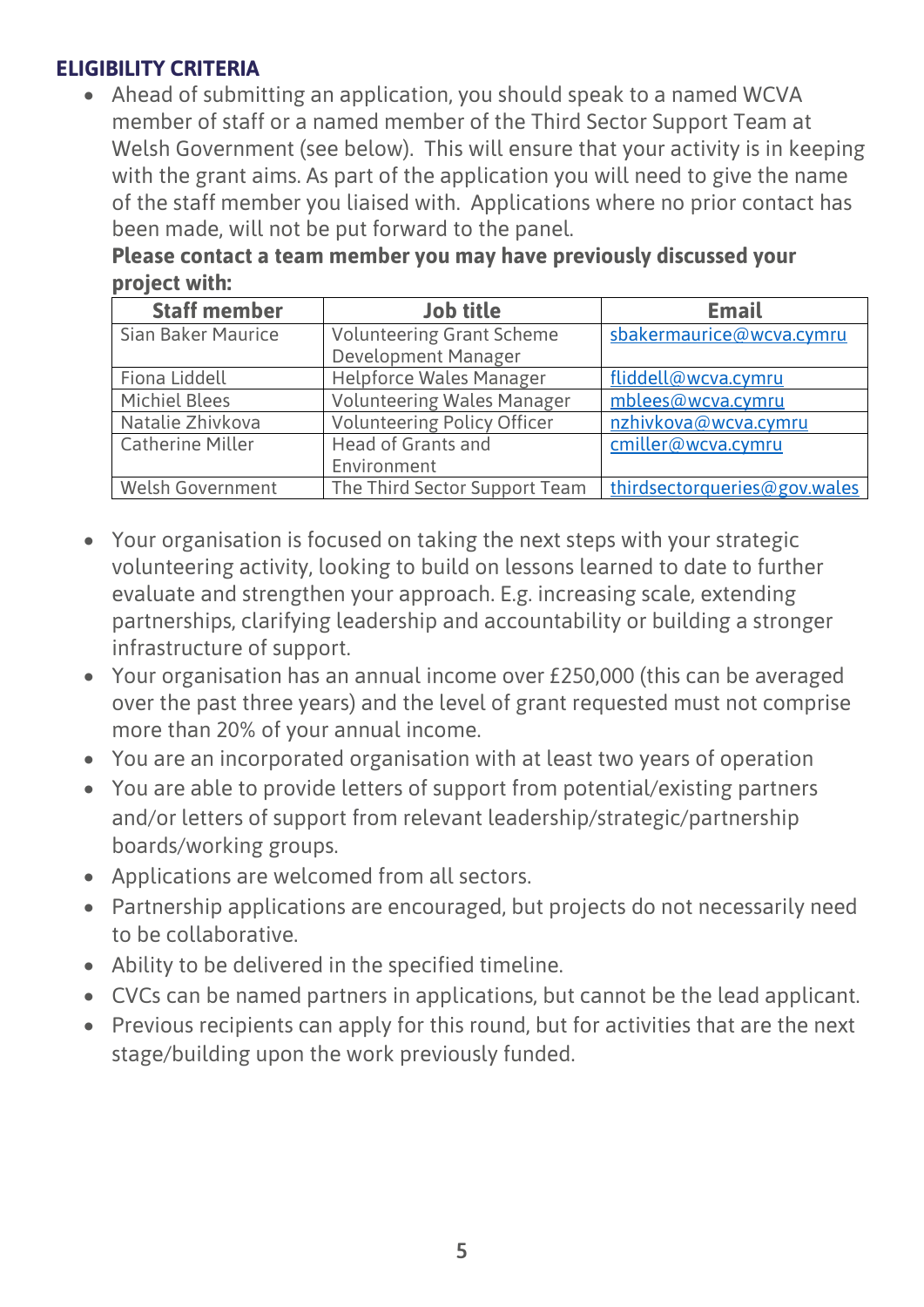#### **WHAT CANNOT BE FUNDED**

- Grants will not be awarded retrospectively i.e., for costs already incurred prior to the receipt of the grant offer letter and signed terms and conditions.
- Where there are other Welsh Government grants available for specific activities, it is expected that they will be accessed where possible.
- Proselytising activities

# <span id="page-5-0"></span>**APPLICATION PROCESS**

The application process is split into two stages for applicants.

# **Stage 1: application**

The first part of the application will be where you provide details of your organisation, including policies, recent accounts and contact details. The rest of the application is where the project will be described in detail.

Once the application is submitted the Grants team will review the application against the eligibility criteria and assess answers against the grant aim and objectives. You may be contacted to provide additional detail, supporting information/documents if these are missing.

Applications will be quality checked prior to final recommendations made to the Volunteering Wales Board.

# **Stage 2: Volunteering Wales board\***

All applications that pass the eligibility checks will be referred to the Volunteering Wales Board. The Board will decide which applications to fund. They may also make recommendations of partial funding where appropriate / according to the funding available.

Once the Chair has signed off the final decision, outcome letters will be sent to all applicants.

\*The **Volunteering Wales Board** provide strategic direction and overview to the grant scheme, support the appraisal and awarding of grants and review the performance of projects. The Board is comprised of members of WCVA's Board and members drawn from the Welsh volunteering community.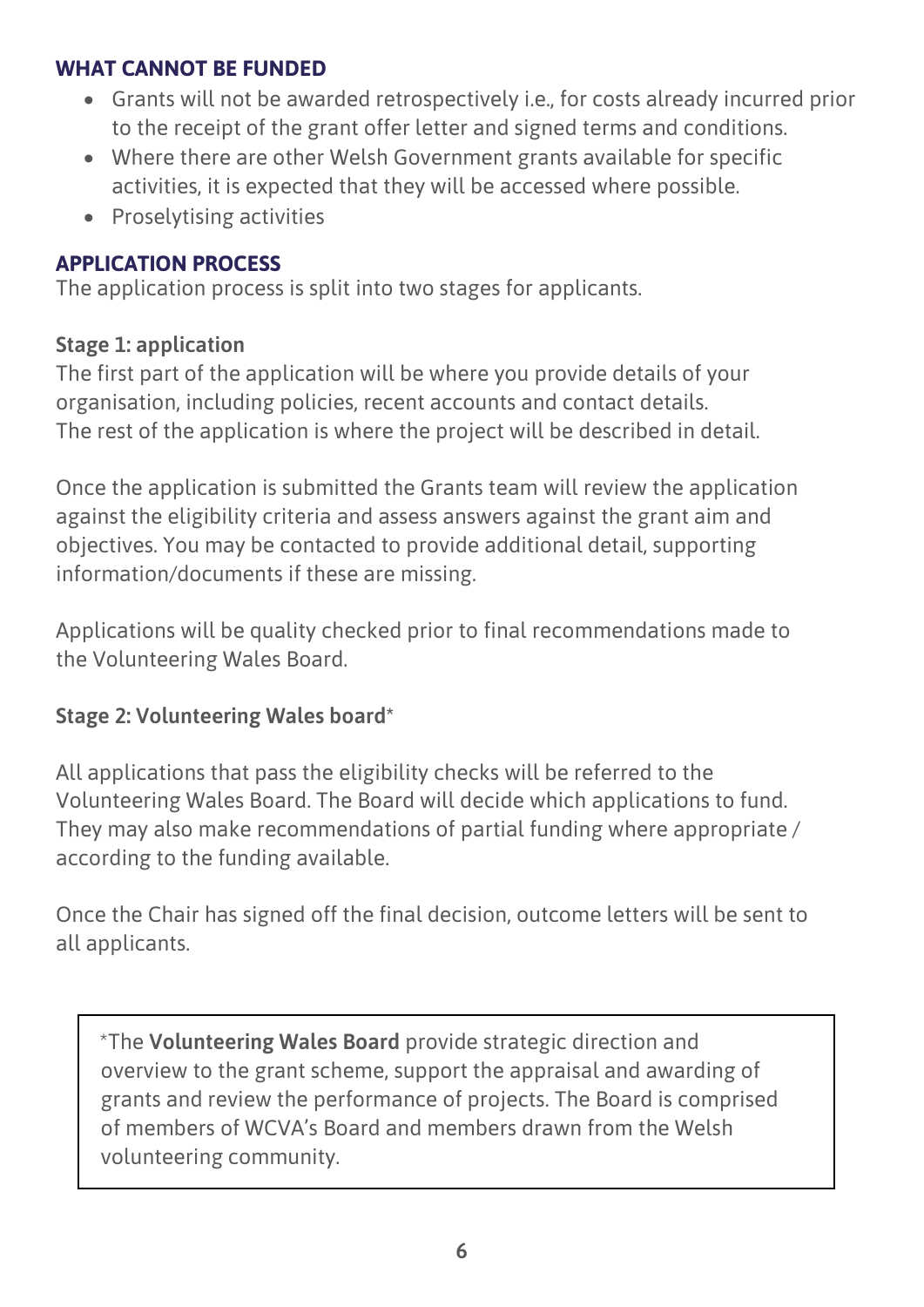#### <span id="page-6-0"></span>**REGISTERING WITH MAP**

In order to apply to the Volunteering Wales Grants, you will need to register with WCVA's Multipurpose Application Portal (MAP). If you have previously registered with MAP, you can log in by entering your username and password on the home screen.

Organisations can register by visiting the website: [map.wcva.cymru](https://map.wcva.cymru/)

Once you have registered with MAP you will be able to apply for any funding opportunities administered by WCVA.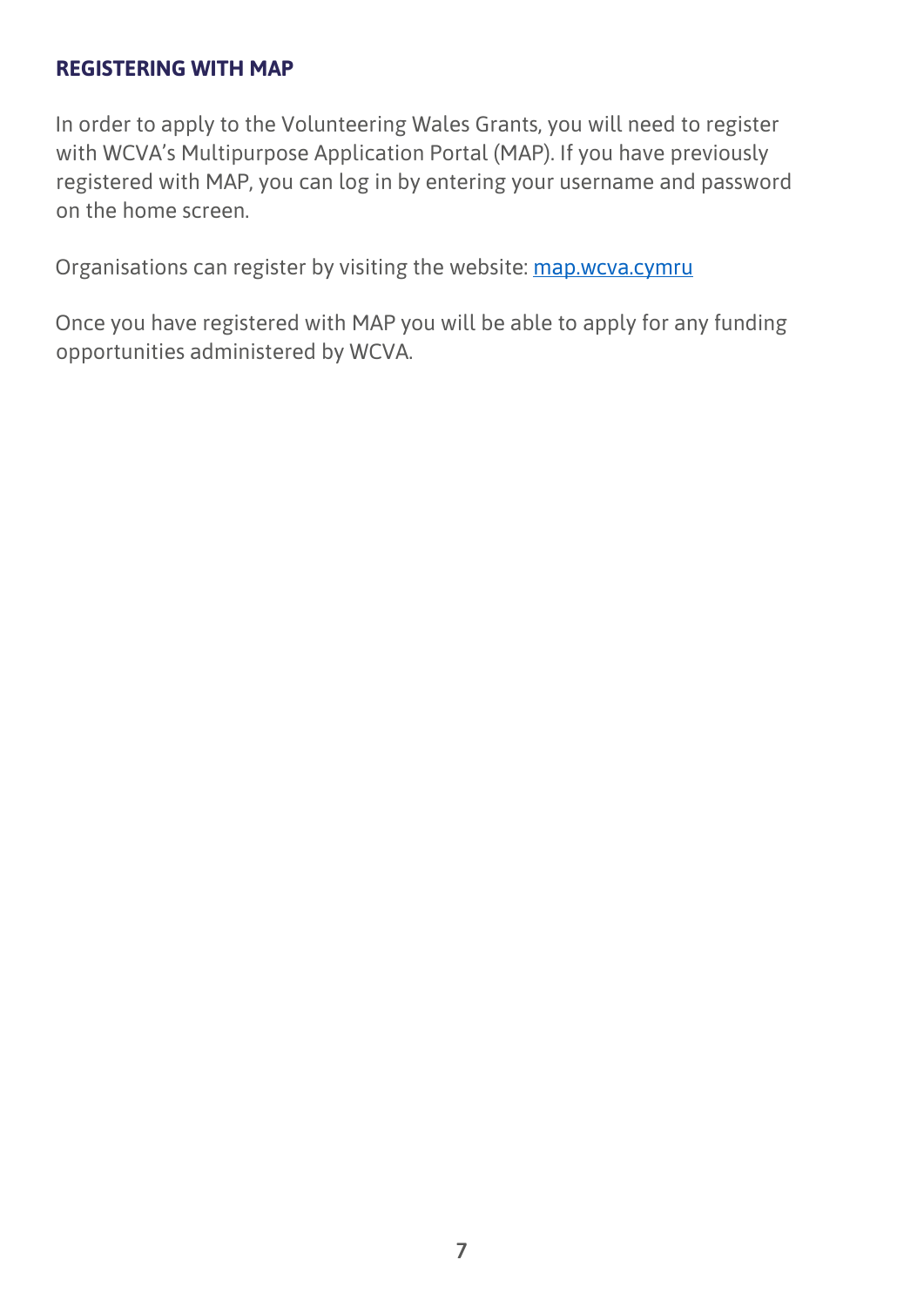## <span id="page-7-0"></span>**APPLICATION - ELIGIBILITY CHECK PROCESS**

**Please review the following information ahead of applying to the grant round. Only applications from organisations which can demonstrate meeting the basic criteria will be taken to full assessment:**

- 1) Ensure basic criteria are met:
	- Incorporated for a minimum of 2 years
	- Income over £250,000 (as an average of 3 previous financial years where applicable) and the level of grant requested must not comprise more than 20% of your annual income
	- Objectives (at least one) of the fund are met
- 2) Evidence provided that the organisation is focused on the next steps with their strategic volunteering activity, looking to increase scale, partnerships, strategy and organisation. Examples of **evidence** that must support the described purpose and plan could include:
	- A volunteering strategy
	- Organisation's five year strategy or annual plan
	- Minutes from senior management meetings
	- Planning documents/records/minutes/agreements with partners
	- Reference to area of activity in local/regional partnership strategies eg RPBs, PSBs, Local Resilience Fora etc
- 3) Any identified partners must have provided a letter of support/intent. Letters of support must be clearly linked back to the described activity and not support for the organisation activities in general.
- 4) If specific partners are not yet identified as this activity is to "Identify the strategic need and explore new volunteering opportunities" then relevant leadership/strategic/partnership boards/working groups have provided letters of support/intention to engage. E.g. Public Service Boards, Regional Partnership Boards, Health Boards, Local Resilience fora. These must specifically relate back to the activity described and not a general letter of support for the organisation's overall activities.
- 5) Please note: Priority will be given to applications working in the identified priority areas.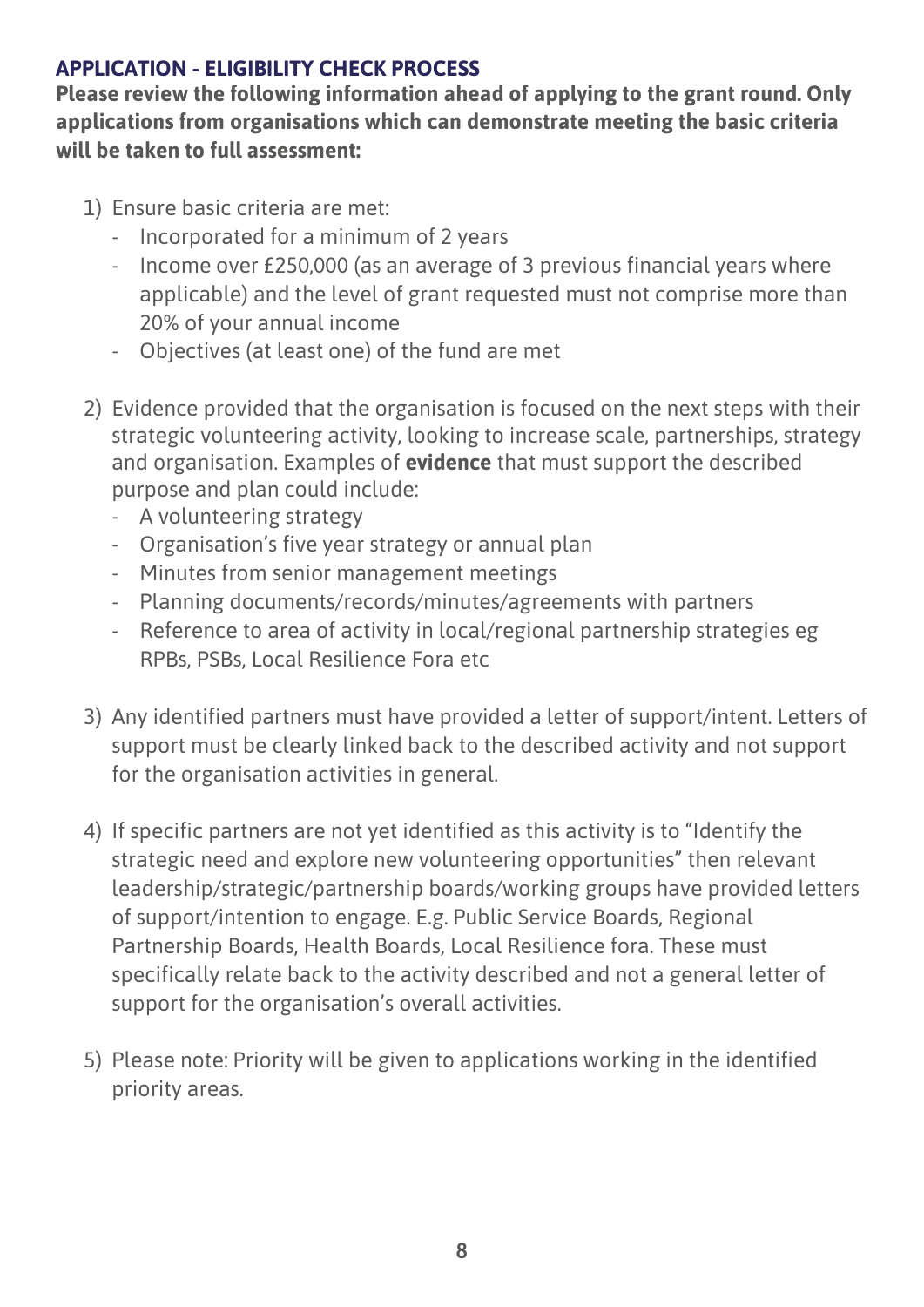## <span id="page-8-0"></span>**WHAT DOCUMENTS DO I NEED TO SUPPLY?**

The application will require you to submit documents online in the form of a scanned PDF.

You will be required to submit organisation specific documents however if your organisation does not currently have finalised versions of any of the policies you can contact your local CVC for support [\(directory found here\)](https://thirdsectorsupport.wales/contact/). It may not make your application ineligible; however, we would expect to see policies in development prior to award:

- Volunteering Policy
- Governing document
- Equal opportunities policy
- Environmental policy
- Welsh language policy
- Data protection policy (which demonstrates GDPR compliance)
- Safeguarding policy (Safeguarding policies must be fit for purpose. If on review updates/amendments need to be made you will be notified. **No application will be recommended to panel with an insufficient Safeguarding policy**) see guidance: https://thirdsectorsupport.wales/resources/safeguarding-policyguidance/
- A copy of a recent bank statement (within the last 3 months)
- Latest set of full audited accounts
- Latest set of draft accounts (if audited accounts are older than 12 months old OR Management accounts (if audited accounts are older than 12 months old)
- A project financial profile (this will need to be completed on the mandatory WCVA template)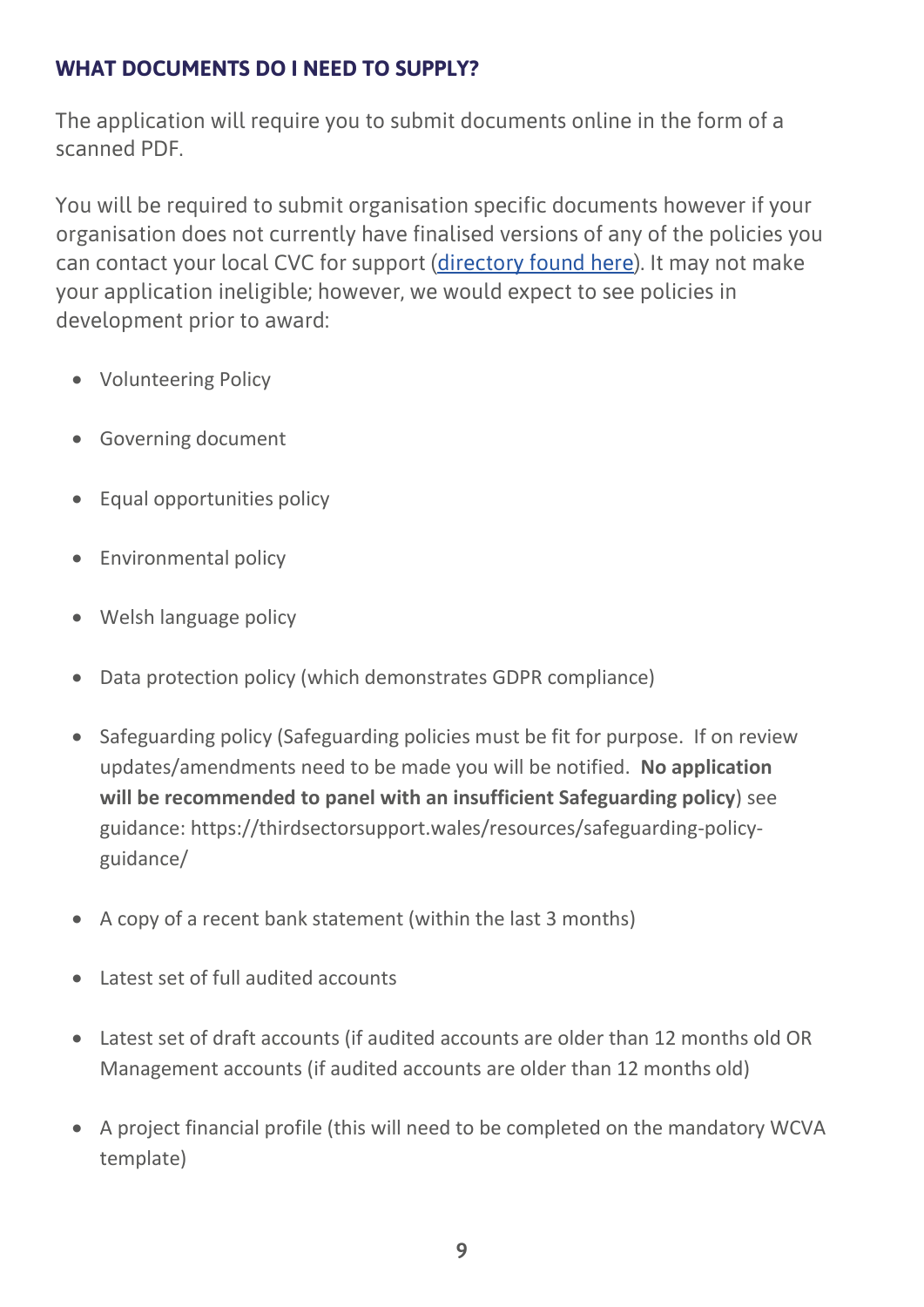#### <span id="page-9-0"></span>**WHAT WILL BE ASKED AS PART OF THE APPLICATION FORM**

**(your application must be submitted via [MAP\)](https://map.wcva.cymru/):**

- **1) All proposals will need to provide a project plan which outlines what the purpose of the funding request is and how it will be achieved, this should include:**
	- **50 word 'elevator pitch' which describes in a very simple way what your project will achieve**
	- **The aim(s) and objectives of the project**
	- **How the aim and objectives will be achieved; what will be measured in order to demonstrate this**
	- **Describe how this activity will be resourced – creation of unsustainable temporary roles should be avoided where possible**
	- **Key risks and mitigating measures**
	- **Brief timeline of activities**
- Depending on the nature of the activity you wish to deliver, possible areas for consideration may include the following. This is a non-exhaustive list and we welcome all project ideas which meet the aims of the scheme:
	- identify areas/need for intervention (does it have wider potential impact)
	- test and explore assumptions
	- establishment of a theory of change
	- identify and work in key partnerships
	- effective evaluation and feedback of existing activities, or activities scaled up via this funding. **Please note evaluation of VWG main grant activity is not eligible as a standalone activity.**
- 2) Who are your partners/stakeholders for this activity?
- Possible areas for consideration:
	- Accountability and leadership how will the project be led and governed at a strategic and/or operational level?
	- Are these established strategic/operational partnerships and/or is the application supported by potential partners?
	- Specific roles and responsibilities of each partner including lead applicant – consider the systems in place, including partnership agreements and key inputs from each partner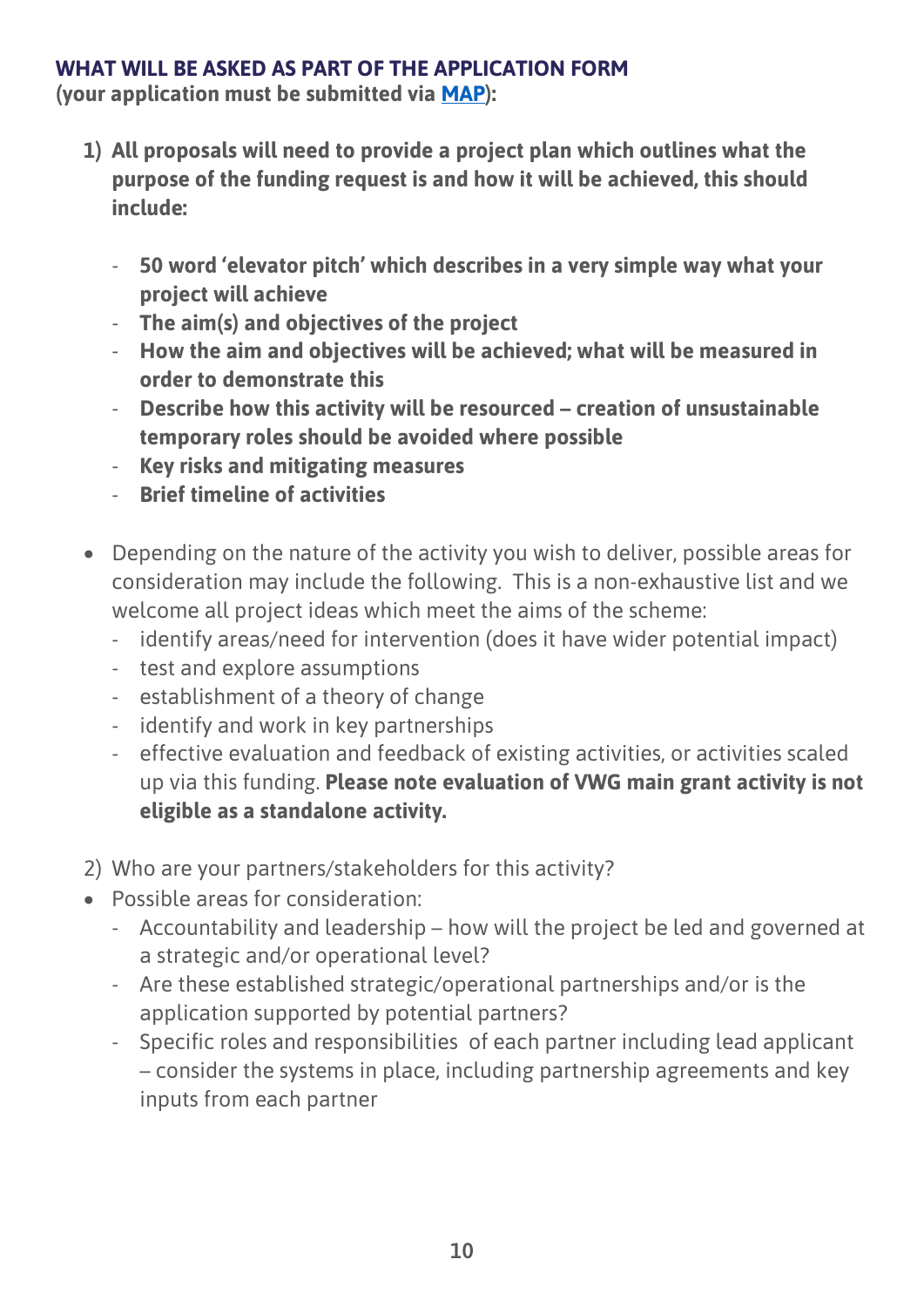- 3) What will be the impact of your activity?
- Possible areas for consideration:
	- Expected outcomes and impact within the lifetime of the project and beyond.
	- If your aim and objectives are achieved what does this mean for your beneficiaries and key stakeholders in the long-term?
	- How will the evaluation of impact be conducted?
	- How will the evaluation of impact inform your next steps?

# 4) Budget

- Things to consider:
	- This is for predominantly revenue costs, but small items of capital costs (max £5,000) will be considered if essential to the delivery of the project
	- The budget clearly links back to the described activities
	- Costs should be proportionate to the scale of the activity
	- Proportional consideration should be given to an evaluation and dissemination of lessons learned. Any monitoring and evaluation activity should be carried out throughout the project's lifetime, with findings presented within three months of project closure.